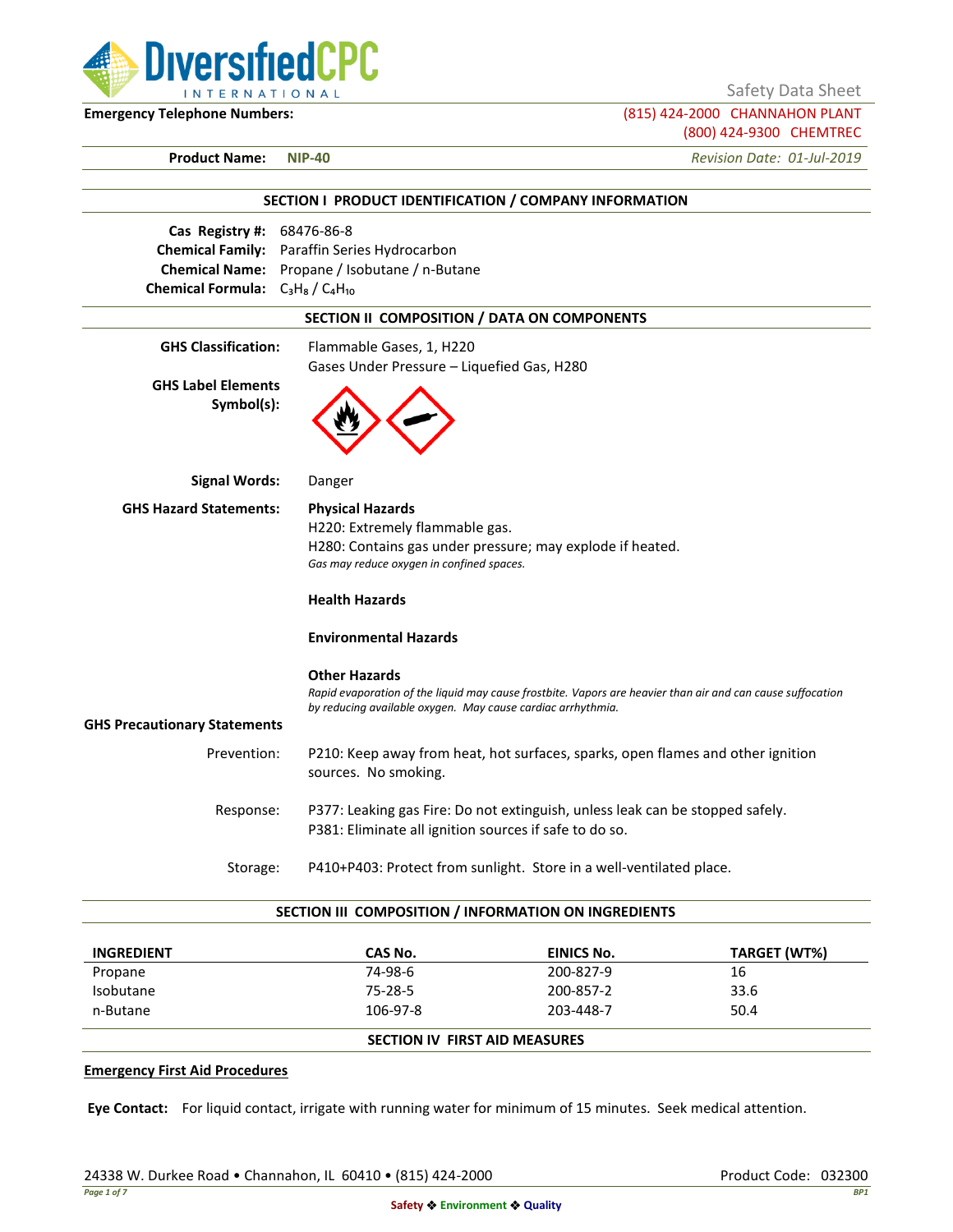

| Skin Contact: For liquid contact, warm areas gradually and get medical attention if there is evidence of frost bite or tissue |
|-------------------------------------------------------------------------------------------------------------------------------|
| damage. Flush area with lukewarm water. Do not rub affected area. If blistering occurs, apply a sterile                       |
| dressing. Seek medical attention.                                                                                             |
|                                                                                                                               |

**Inhalation:** Remove to fresh air. Artificial respiration and/or oxygen may be necessary. Consult a physician. **Ingestion:** This material is a gas under normal atmospheric conditions and ingestion is unlikely.

Most important symptoms and effects

**Acute:** Anesthetic effects at high concentrations.

**Delayed:** None known or anticipated. See Section 11 for information on effects from chronic exposure, if any.

**Notes to Physician:** Epinephrine and other sympathomimetic drugs may initiate cardiac arrhythmias in persons exposed to high concentrations of hydrocarbon solvents (e.g., in enclosed spaces or with deliberate abuse). The use of other drugs with less arrhythmogenic potential should be considered. If sympathomimetic drugs are administered, observe for the development of cardiac arrhythmias.

### **SECTION V FIRE FIGHTING MEASURES**

### **Suitable Extinguishing Media:**

Water spray, Water mist, Foam, Dry chemical or Carbon Dioxide. Carbon dioxide can displace oxygen. Use caution when applying carbon dioxide in confined spaces.

### **Fire Fighting Procedures:**

For fires beyond the initial stage, emergency responders in the immediate hazard area should wear protective clothing. When the potential chemical hazard is unknown, in enclosed or confined spaces, a self contained breathing apparatus should be worn. In addition, wear other appropriate protective equipment as conditions warrant (see Section 8). Isolate immediate hazard area and keep unauthorized personnel out. Stop spill/release if it can be done safely. If this cannot be done, allow fire to burn. Move undamaged containers from immediate hazard area if it can be done safely. Stay away from ends of container. Water spray may be useful in minimizing or dispersing vapors and to protect personnel. Cool equipment exposed to fire with water, if it can be done safely.

### **Unusual Fire and Explosion Hazards:**

Extremely flammable. Contents under pressure. This material can be ignited by heat, sparks, flames, or other sources of ignition. The vapor is heavier than air. Vapors may travel considerable distances to a source of ignition where they can ignite, flash back, or explode. May create vapor/air explosion hazard indoors, in confined spaces, outdoors, or in sewers. If container is not properly cooled, it can rupture in the heat of a fire. Drains can be plugged and valves made inoperable by the formation of ice if rapid evaporation of large quantities of the liquefied gas occurs. Do not allow run-off from fire fighting to enter drains or water courses – may cause explosion hazard in drains and may reignite.

**Hazardous Combustion Products**: Combustion may yield smoke, carbon monoxide, and other products of incomplete combustion. Oxides of nitrogen and sulfur may also be formed.

*See Section 9 for Flammable Properties including Flash Point and Flammable (Explosive) Limits.*

### **NPCA - HMIS RATINGS**

| <b>HEALTH</b>              |  |
|----------------------------|--|
| <b>FLAMMABILITY</b>        |  |
| <b>REACTIVITY</b>          |  |
| <b>PERSONAL PROTECTION</b> |  |

**PERSONAL PROTECTION - (***Personal Protection Information To Be Supplied By The User)*

### **SECTION VI ACCIDENTAL RELEASE MEASURES**

**Steps To Be Taken If Material Is Released or Spilled**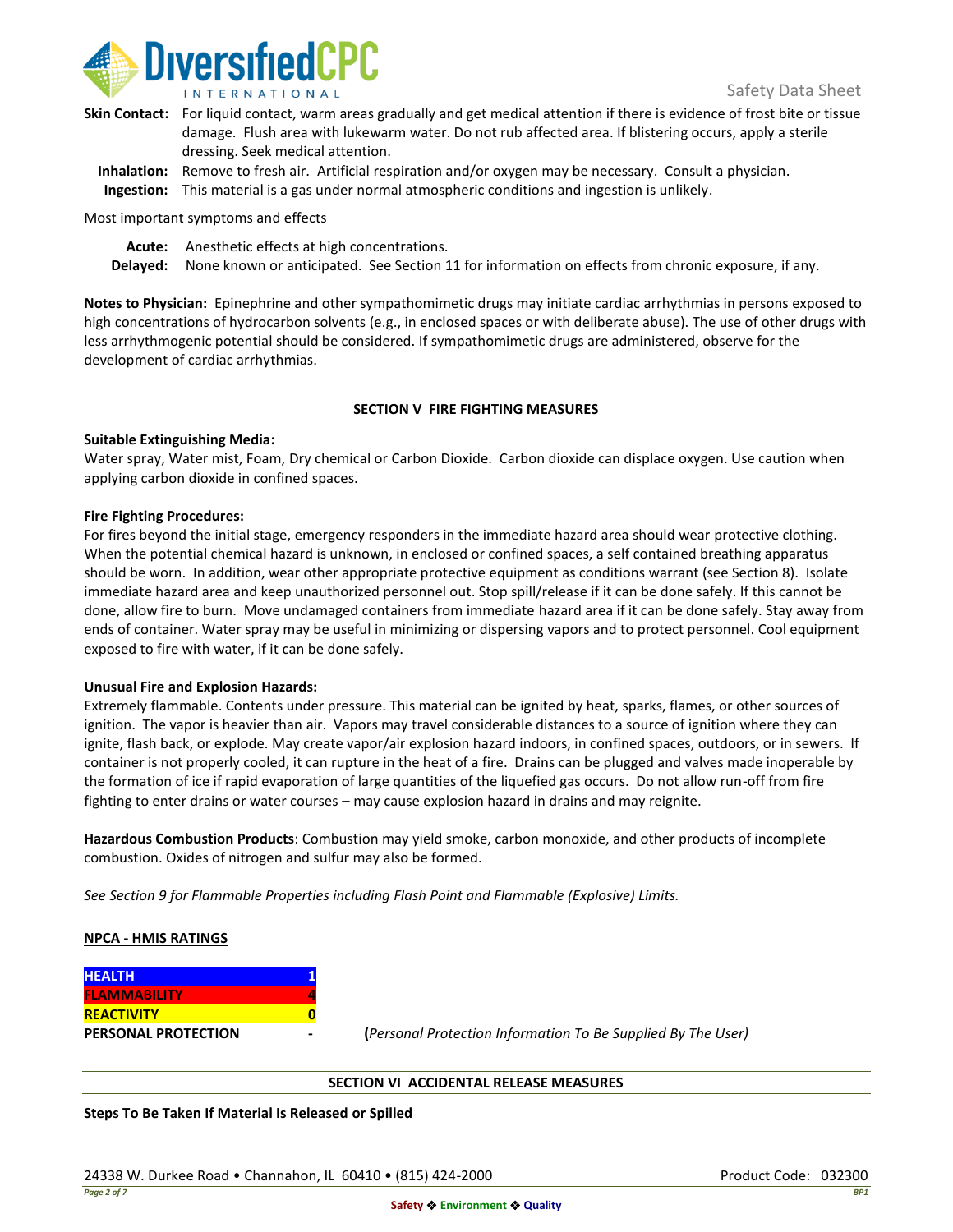

Avoid sources of ignition - ventilate area. Use water fog to evaporate or ventilate. Protect body against contact with liquid. If confined space - use self contained breathing apparatus. Consult local fire authorities.

**Personal Precautions:** Extremely flammable. Spillages of liquid product will create a fire hazard and may form an explosive atmosphere. Keep all sources of ignition and hot metal surfaces away from spill/release if safe to do so. The use of explosion-proof electrical equipment is recommended. Beware of accumulation of gas in low areas or contained areas, where explosive concentrations may occur. Prevent from entering drains or any place where accumulation may occur. Ventilate area and allow to evaporate. Stay upwind and away from spill/release. Avoid direct contact with material. For large spillages, notify persons downwind of the spill/release, isolate immediate hazard area and keep unauthorized personnel out. Wear appropriate protective equipment, including respiratory protection, as conditions warrant (see Section 8). See Sections 2 and 7 for additional information on hazards and precautionary measures.

**Environmental Precautions:** Stop spill/release if it can be done safely. Water spray may be useful in minimizing or dispersing vapors. If spill occurs on water notify appropriate authorities and advise shipping of any hazard.

**Methods for Containment and Clean-Up**: Notify relevant authorities in accordance with all applicable regulations.

Recommended measures are based on the most likely spillage scenarios for this material; however local conditions and regulations may influence or limit the choice of appropriate actions to be taken.

# **SECTION VII HANDLING AND STORAGE**

**Precautions for safe handling:** Comply with state and local regulations covering liquefied petroleum gases. Comply with NFPA Pamphlet #58. Keep away from heat or sources of ignition. Prohibit smoking in areas of storage or use. Take precautionary measures against static discharge. Use good personal hygiene practices and wear appropriate personal protective equipment (see section 8).

Contents are under pressure. Gases can accumulate in confined spaces and limit oxygen available for breathing. Use only with adequate ventilation. The use of explosion-proof electrical equipment is recommended and may be required (see appropriate fire codes). Refer to NFPA-70 and/or API RP 2003 for specific bonding/grounding requirements. Electrostatic charge may accumulate and create a hazardous condition when handling or processing this material. To avoid fire or explosion, dissipate static electricity during transfer by grounding and bonding containers and equipment before transferring material.

Do not enter confined spaces such as tanks or pits without following proper entry procedures such as ASTM D-4276 and 29CFR 1910.146.

**WARNING**: Unless otherwise specifically indicated, no odorant is added to this product. You cannot depend upon your sense of smell for leak detection! Ensure appropriate gas detection is available and working for the detection of leaks.

**Conditions for safe storage:** Keep container(s) tightly closed and properly labeled. Use and store this material in cool, dry, well ventilated areas away from heat, direct sunlight, hot metal surfaces, and all sources of ignition. Store only in approved containers. Post area "No Smoking or Open Flame." Keep away from any incompatible material (see Section 10). Protect container(s) against physical damage. Outdoor or detached storage is preferred. Indoor storage should meet OSHA standards and appropriate fire codes.

"Empty" containers retain residue and may be dangerous. Do not pressurize, cut, weld, braze, solder, drill, grind, or expose such containers to heat, flame, sparks, or other sources of ignition. They may explode and cause injury or death. Avoid exposing any part of a compressed-gas cylinder to temperatures above 125F (51.6C).

Gas cylinders should be stored outdoors or in well ventilated storerooms at no lower than ground level and should be quickly removable in an emergency.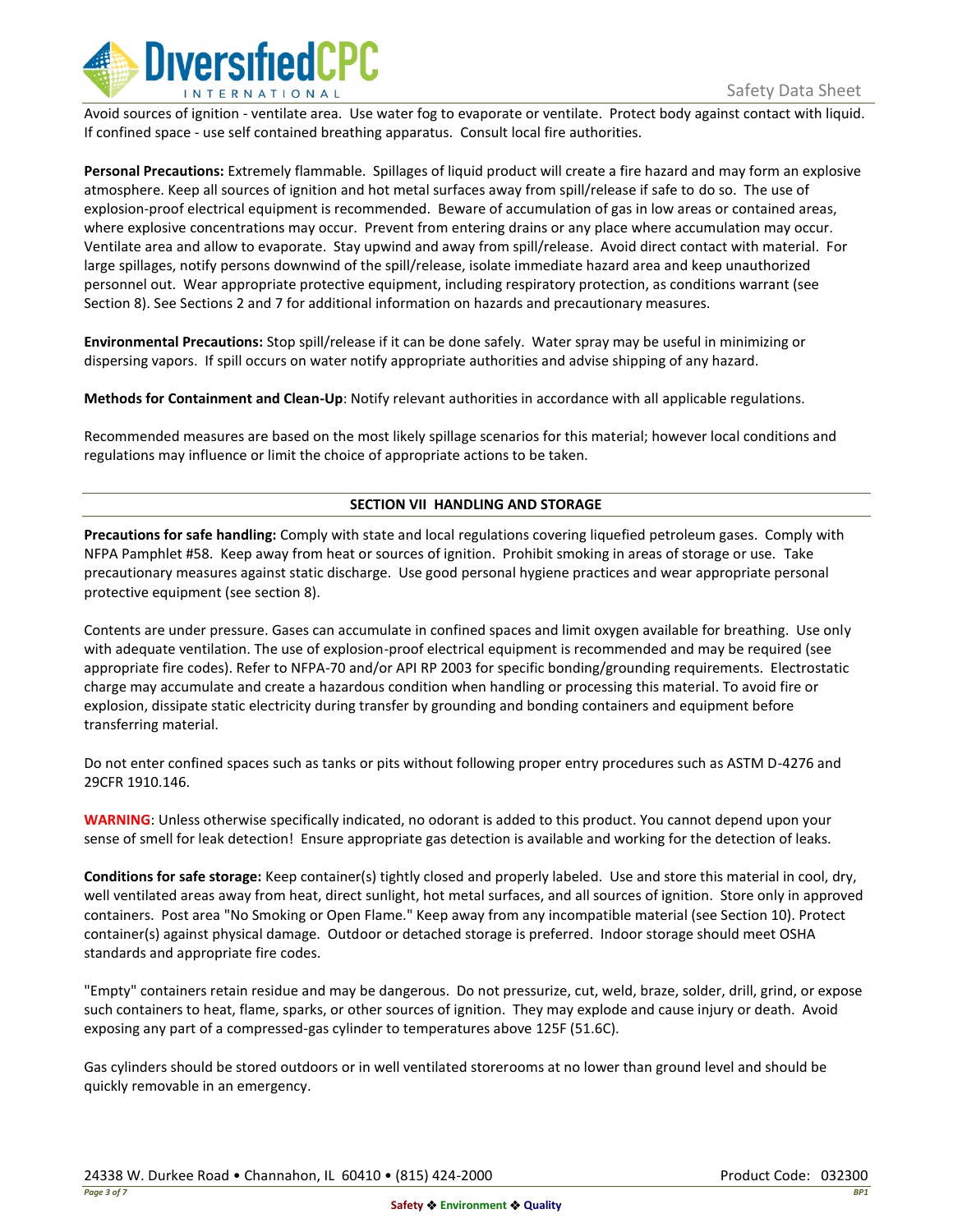

### **SECTION VIII EXPOSURE CONTROLS / PERSONAL PROTECTION**

## **Exposure Limits**

| Component                      |                                                                                                                                                                                                                                                                                                                                                                                                                                                                                                                                            | <b>ACIGH</b> | <b>ACIGH</b>      | <b>OSHA PEL</b> |                                                                                                                                                                                  |
|--------------------------------|--------------------------------------------------------------------------------------------------------------------------------------------------------------------------------------------------------------------------------------------------------------------------------------------------------------------------------------------------------------------------------------------------------------------------------------------------------------------------------------------------------------------------------------------|--------------|-------------------|-----------------|----------------------------------------------------------------------------------------------------------------------------------------------------------------------------------|
|                                |                                                                                                                                                                                                                                                                                                                                                                                                                                                                                                                                            | TLV (TWA)    | <b>TLV (STEL)</b> | (TWA)           | <b>OTHER PEL</b>                                                                                                                                                                 |
| Propane                        |                                                                                                                                                                                                                                                                                                                                                                                                                                                                                                                                            | Simple       | Simple            | 1000 ppm        |                                                                                                                                                                                  |
|                                |                                                                                                                                                                                                                                                                                                                                                                                                                                                                                                                                            | Asphyxiant   | Asphyxiant        |                 |                                                                                                                                                                                  |
| Isobutane                      |                                                                                                                                                                                                                                                                                                                                                                                                                                                                                                                                            |              | 1000 ppm          |                 |                                                                                                                                                                                  |
| n-Butane                       |                                                                                                                                                                                                                                                                                                                                                                                                                                                                                                                                            |              | 1000 ppm          |                 |                                                                                                                                                                                  |
| <b>Engineering Controls:</b>   |                                                                                                                                                                                                                                                                                                                                                                                                                                                                                                                                            |              |                   |                 | If current ventilation practices are not adequate to maintain airborne concentrations below<br>the established exposure limits, additional engineering controls may be required. |
| <b>Personal Protection:</b>    |                                                                                                                                                                                                                                                                                                                                                                                                                                                                                                                                            |              |                   |                 |                                                                                                                                                                                  |
| Eye/Face Protection:           | The use of eye protection (such as splash goggles) that meets or exceeds ANSI Z.87.1 is<br>recommended when there is potential liquid contact to the eye. Depending on conditions<br>of use, a face shield may be necessary.                                                                                                                                                                                                                                                                                                               |              |                   |                 |                                                                                                                                                                                  |
| <b>Skin Protection:</b>        | Impervious, insulated gloves recommended.                                                                                                                                                                                                                                                                                                                                                                                                                                                                                                  |              |                   |                 |                                                                                                                                                                                  |
| <b>Respiratory Protection:</b> | A NIOSH approved, self-contained breathing apparatus (SCBA) or equivalent operated in a<br>pressure demand or other positive pressure mode should be used in situations of oxygen<br>deficiency (oxygen content less than 19.5 percent), unknown exposure concentrations, or<br>situations that are immediately dangerous to life or health (IDLH).<br>A respiratory protection program that meets or is equivalent to OSHA 29 CFR 1910.134 and<br>ANSI Z88.2 should be followed whenever workplace conditions warrant a respirator's use. |              |                   |                 |                                                                                                                                                                                  |

Suggestions provided in this section for exposure control and specific types of protective equipment are based on readily available information. Users should consult with the specific manufacturer to confirm the performance of their protective equipment. Specific situations may require consultation with industrial hygiene, safety, or engineering professionals.

### **SECTION IX PHYSICAL AND CHEMICAL PROPERTIES**

| <b>Odor Threshold: No Data</b>                | <b>pH:</b> Not Applicable | <b>Appearance &amp; Odor:</b> Clear, colorless liquefied gas with sweet petroleum odor. |                                                   |
|-----------------------------------------------|---------------------------|-----------------------------------------------------------------------------------------|---------------------------------------------------|
| <b>Melting / Freezing Point:</b> No Data      |                           | Initial Boiling Point / Range: $-0.9$ TO $+31.1$ °F                                     |                                                   |
| Flash Point (Method): -156 °F (Estimated)     |                           |                                                                                         | <b>Evaporation Rate:</b> $>1$ (Ethyl Ether = 1.0) |
| Lower Explosion Limit: 1.8% (vol.) Gas in air |                           | Upper Explosion Limit: 9.5% (vol.) Gas in air                                           |                                                   |
| Vapor Pressure @ 70 °F: 40 PSIG               |                           | <b>Vapor Density (air = 1.00):</b> 1.909                                                |                                                   |
| <b>Specific Gravity (H2O = 1.00):</b> $0.564$ |                           | Solubility in Water @ 70 °F: 0.008%                                                     |                                                   |
| Percent Volatile by Volume: 100%              |                           | Auto-ignition temperature: No Data                                                      |                                                   |
| <b>Decomposition Data:</b> No Data            |                           | Viscosity: No Data                                                                      |                                                   |

## **SECTION X STABILITY AND REACTIVITY**

| Stable                                       |
|----------------------------------------------|
| Hazardous Polymerization: Can not occur      |
| None.                                        |
| Carbon monoxide, volatile hydrocarbon vapors |
| High heat, spark, and open flames            |
|                                              |

# **SECTION XI TOXICOLOGICAL INFORMATION**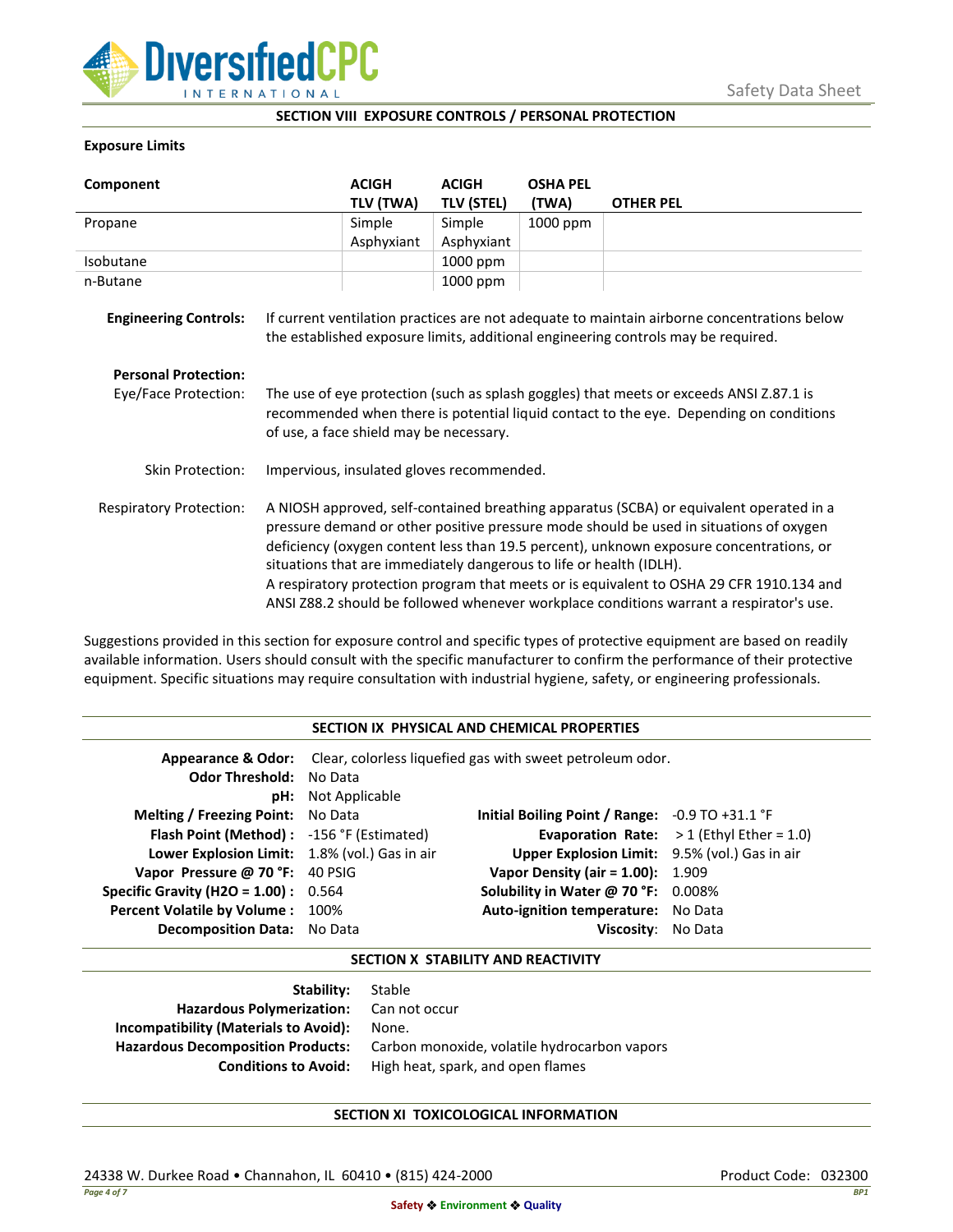

# **Effects Of Over Exposure**

**Ingestion:** Aspiration hazard!

- **Inhalation:** Inhalation of vapor may produce anesthetic effects and feeling of euphoria. Prolonged overexposure can cause rapid breathing, headache, dizziness, narcosis, unconsciousness, and death from asphyxiation, depending on concentration and time of exposure.
- **Skin Contact:** Contact with evaporating liquid can cause frostbite.

**Eye Contact:** Liquid can cause severe irritation, redness, tearing, blurred vision, and possible freeze burns.

**Specific Target Organ Toxicity (Single Exposure):** Not expected to cause organ effects from single exposure. **Specific Target Organ Toxicity (Repeated Exposure):** Not expected to cause organ effects from repeated exposure. **Carcinogenicity:** Not expected to cause cancer. This substance is not listed as a carcinogen by IARC, NTP or OSHA. **Germ Cell Mutagenicity:** Not expected to cause heritable genetic effects.

**Reproductive Toxicity:** Not expected to cause reproductive toxicity.

**Other Comments:** High concentrations may reduce the amount of oxygen available for breathing, especially in confined spaces. Hypoxia (inadequate oxygen) during pregnancy may have adverse effects on the developing fetus.

# **Information on Toxicological Effects of Components**

# **Propane**

*Target Organs:* No systemic or neurotoxic effects were noted in rats exposed to concentrations of propane as high as 12,000 ppm for 28 days.

*Reproductive Toxicity:* No adverse reproductive or developmental effects were observed in rats exposed to propane; no observed adverse effect level = 12,000 ppm.

# **n-Butane**

*Target Organs:* No systemic or neurotoxic effects were noted in rats exposed to concentrations of butane as high as 9,000 ppm for 28 days.

*Reproductive Toxicity:* No adverse reproductive or developmental effects were observed in rats exposed to butane; no observed adverse effect level = 12,000 ppm.

# **Isobutane**

*Target Organs:* No systemic or neurotoxic effects were noted in rats exposed to concentrations of isobutane as high as 9,000 ppm for 28 days.

*Reproductive Toxicity:* No adverse developmental effects were observed in rats exposed to concentrations of isobutane as high as 9000 ppm. Fertility and mating indices may have been affected at 9000 ppm but no effects were observed at 3000 ppm.

# **SECTION XII ECOLOGICAL INFORMATION**

**Toxicity:** Petroleum gases will readily evaporate from the surface and would not be expected to have significant adverse effects in the aquatic environment. Classification: No classified hazards.

**Persistence and Degradability:** The hydrocarbons in this material are expected to be inherently biodegradable. In practice, hydrocarbon gases are not likely to remain in solution long enough for biodegradation to be a significant loss process.

**Bioaccumulative Potential:** Not expected as having the potential to bioaccumulate.

**Mobility in Soil:** Due to the extreme volatility of petroleum gases, air is the only environmental compartment in which they will be found. In air, these hydrocarbons undergo photodegradation by reaction with hydroxyl radicals with half-lives ranging from 3.2 days for n-butane to 7 days for propane.

**Other Adverse Effects:** None anticipated.

### **SECTION XIII DISPOSAL INFORMATION**

### **Waste Disposal**

(1) Mechanical Recovery

24338 W. Durkee Road • Channahon, IL 60410 • (815) 424-2000 Product Code: 032300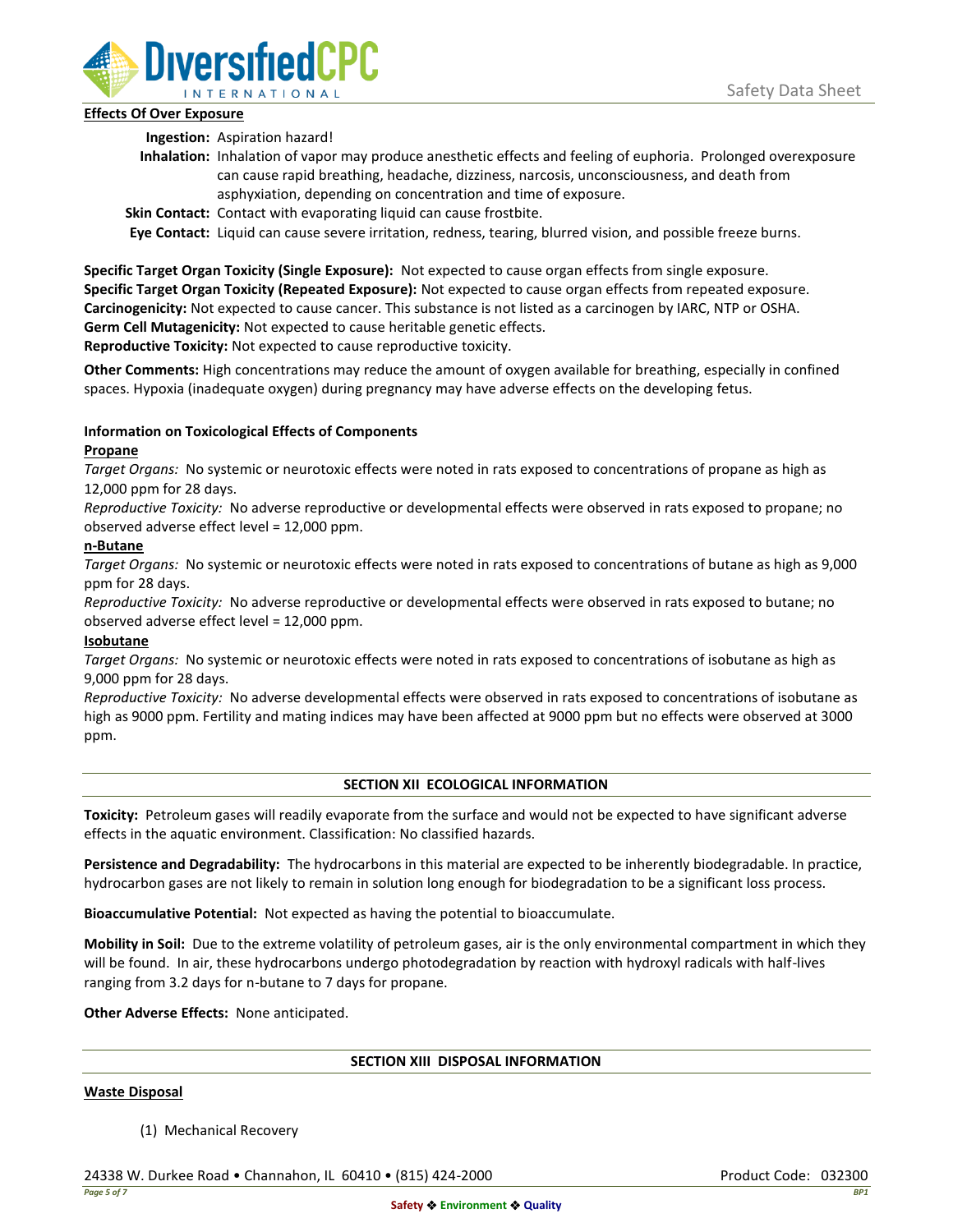

(2) Flare-Off At Safe Location (Vapors)

(3) Exhaust to Atmosphere in Safe Location (No Open Flames)

*\*\* Comply With All State and Local Regulations \*\**

### **SECTION XIV TRANSPORT INFORMATION**

### **Transport Information**

UN1075, Petroleum Gases, Liquefied , 2.1

# **SECTION XV REGULATIONS**

## **Regulatory Information**

### **Chemical Inventories**

**USA TSCA:** All components of this product are listed on the TSCA Inventory. **Europe Einecs:** All components in this product are listed on EINECS **Canada Domestic Substances List (DSL):** This product and/or all of its components are listed on the Canadian DSL. **Australia AICS:** All components of this product are listed on AICS. **Korea ECL:** All components in this product are listed on the Korean Existing Chemicals Inventory (KECI). **Japan Miti (ENCS):** All components of this product are listed on MITI.

#### **SARA Title III:**

### **CERCLA/SARA (Section 302) Extremely Hazardous Substances and TPQs (in pounds):**

This material does not contain any chemicals subject to the reporting requirements of SARA 302 and 40 CFR 372.

### **SARA (311, 312) Hazard Class:**

| Acute Health:    | Yes |
|------------------|-----|
| Chronic Health:  | No  |
| Fire Hazard:     | Yes |
| Pressure Hazard: | Yes |

**SARA (313) Chemicals:** Not listed

**California Proposition 65:** This material does not contain any chemicals which are known to the State of California to cause cancer, birth defects or other reproductive harm at concentrations that trigger the warning requirements of California Proposition 65.

### **EC Classification:**



F+ Extremely flammable

**Risk phrases:** 12 Extremely flammable.

## **Safety phrases:**

9 Keep container in a well-ventilated place.

16 Keep away from sources of ignition -No smoking.

33 Take precautionary measures against static discharges.

### **SECTION XVI OTHER INFORMATION**